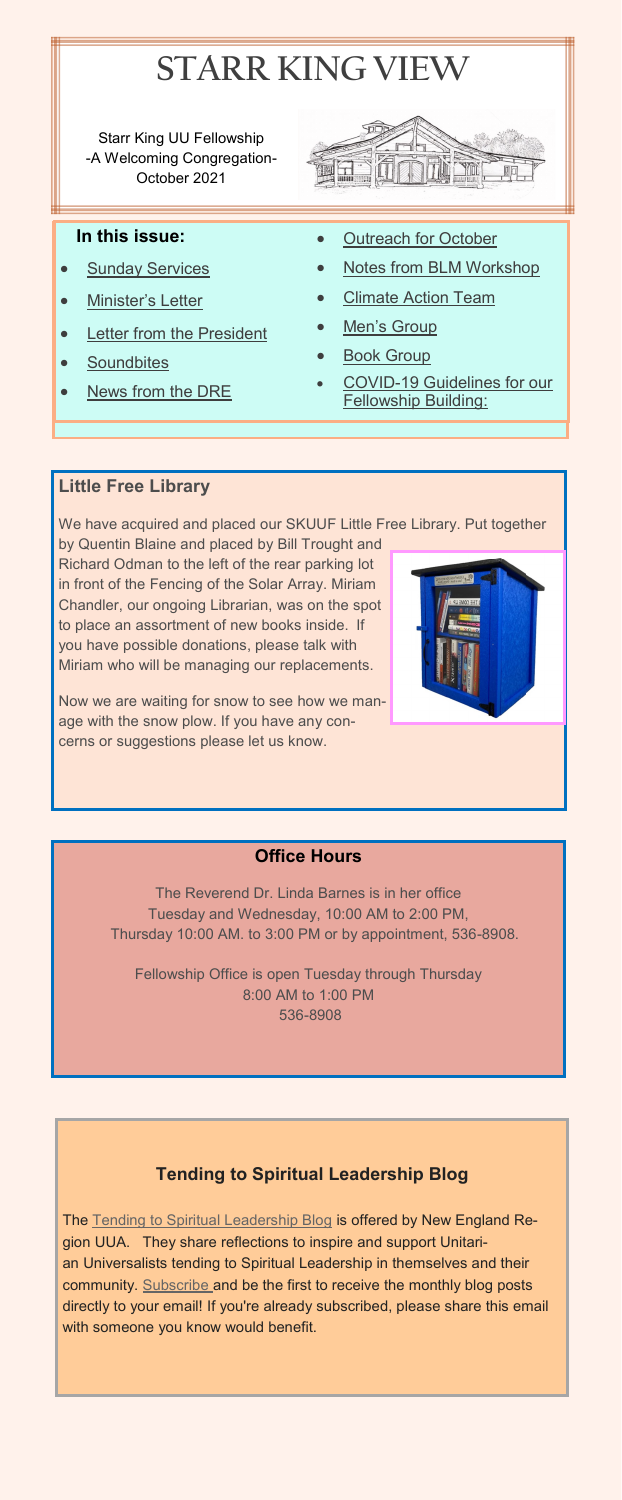### **Minister's Newsletter**

*If we have no peace, it is because we have forgotten that we belong to each other.* ~ Mother Theresa

The Soul Matters theme for October is Cultivating Relationship. It seems a worthy endeavor to make some effort to cultivate relationships especially since the Covid-19 vaccine has made it a bit safer go out. Granted, it can feel like uncharted territory and we may worry about having to go into isolation again. All the same, I fear that as Mother Theresa says, "we have forgotten that we belong to each other." All of us, not just at the Fellowship, but in our neighborhoods, at school, perhaps at work, and in other groups are rediscovering that we belong to each other. And so, we find ourselves now renegotiating *how* it is we are together.

We are opening to activities and Sunday services at Fellowship on a monthby-month basis, keeping a watch on the current pandemic realities to make the best decisions for our community. It has been particularly gratifying for me to see people both on-line and in person on Sunday mornings. You are a delight to me in both locations! It has been particularly difficult not to sing! I know many of you share this frustration. Still, we are making it work, we are in relationship.

<span id="page-1-0"></span>If you'd like to explore the Cultivating Relationship topic more deeply, please consider this your personal invitation to join the Soul Matters group that meets on the third Wednesdays from 6:30 - 8:30 PM. We meet in the sanctuary of the Fellowship. Please see weekly email, The View, for more details.

As part of this how-to-be-together negotiation, we are ending the Smooth Sunday teams. They do not make sense in our current configuration of worship. Thank you to all who organized, led, and participated in the Smooth Sunday teams. I appreciate the ways that those teams helped us be in relationship with one another before the pandemic. In the near future, you may be asked to help with some of the tasks that volunteers typically cover. Please engage in all the ways you can and are comfortable with. As things change, so do we. What hasn't changed is the big and small ways we remain in relationship. How we interact is not nearly as important as our commitment to help one another, have fun, commiserate, and ultimately remind one another that we each are worthy of community - that we are not alone. In the coming month, I hope you'll find one small way to be of service to one another.

enceanter with a deer tick. This particular tick just happened to be harboring<br>the bacterium that causes Lyme disease. And, although it took some time to I was told you might need an update to know that I am ok. Here's the short story. Although we were never formally introduced, it seems I had a close encounter with a deer tick. This particular tick just happened to be harboring fully recover, please know that I am doing well. I am feeling like myself again. I am grateful for doxycycline, grateful for the research and scientists who discovered how best to treat this, grateful for the healing properties of rest, and grateful for the tender care of my partner. Thank you too for all your kind wishes, cards and support. All will be well.

BTW, thank you for reading the newsletter.

In Faith and Love, Rev. Linda

**[Back to Home Page](#page-0-0)**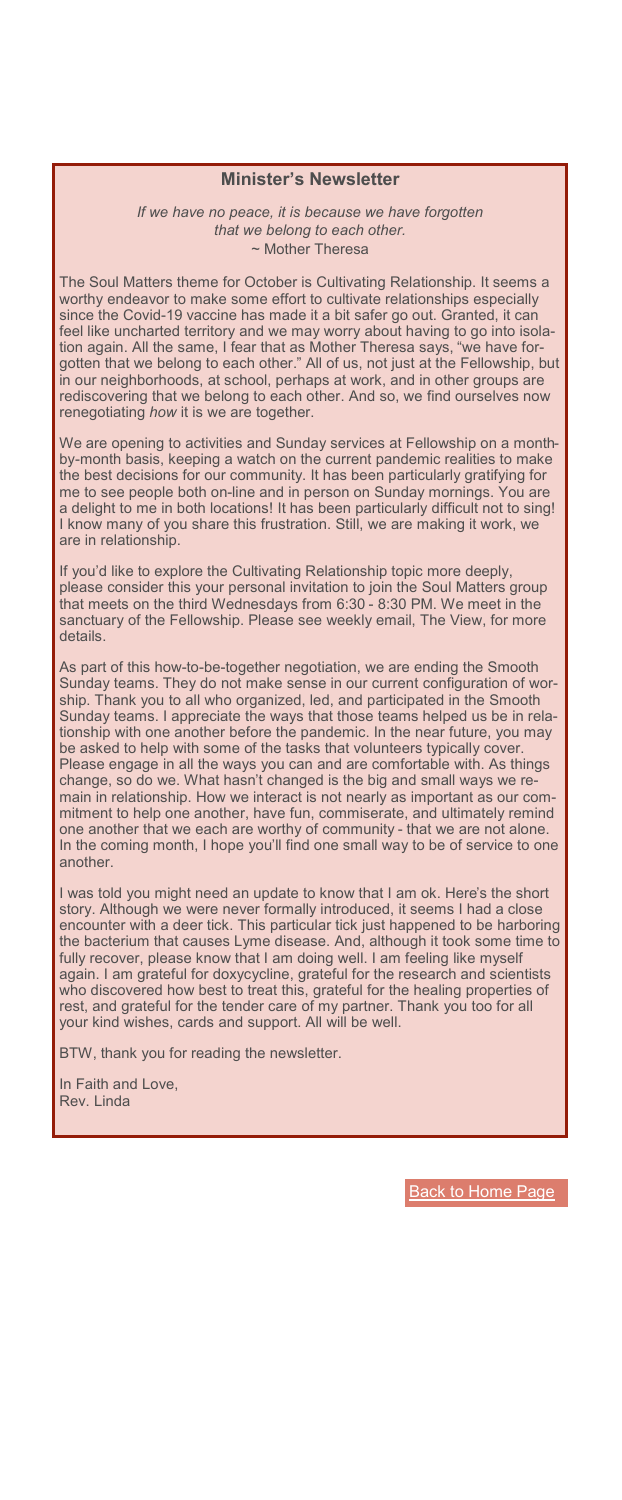**Sunday Services -** Live STREEM via ZOOM https://zoom.us/ j/567620881

### **October 3 To Care for the Soul of a People Rev. Linda Barnes**

Whatever your gifts, they are needed to maintain the soul of our community. Join us this Sunday as we recognize the collective good that comes when we each contribute what only we can give.

**October 10 Behind the Walls. Joseph Lascaze**

Joseph Lascaze, a Smart Justice Organizer for the NH ACLU, will talk about his background as a New Hampshire youth who was "justice impacted" and how it led him to his current role as an ACLU organizer working mainly with New Hampshire youth at risk in the areas of decarceration and prison reform.

### **October 17 To Tender Relations Rev. Linda Barnes**

To tender is to make a bid, to be tender is to show a kindness, a caring. These two definitions can be mindfully joined as a guide to healthy human relations. Join us this Sunday for a deeper look into the spiritual practice of "tendering" our relations.

### **October 24 • The Call Amanda Schuber**

<span id="page-2-0"></span>As Unitarian Universalists, we are called to act for justice and equality, and while we have championed the cause of physical accessibility we have a long way to go in treating mental health as the social justice issue it is. What more can we do to make our denomination more accessible for caregivers and those living with mental health concerns? Join us as we explore and reflect on the growing mental health crisis in our country, and our call to seek justice and compassion for individuals and families navigating this system.

**October 31 Together We Remember Rev. Linda Barnes**

In the spirit of our ancestors and the relationships that linger after we lose someone join us for an all-generations service to honor and hold close the spirits of those who have passed from this life. Please bring a photo or a memento to share on our virtual altar of slides or in the sanctuary.

## **[Back to Home Page](#page-0-0)**

# **Do You Wish You Could See a Service You Missed?**

Did you know that most Sunday Services are recorded and posted to Vimeo - a cloud-based video platform similar to YouTube?

You can view any past service by navigating to our home page [www.starrkingfellowship.org](http://www.starrkingfellowship.org) and scrolling down to the section called "Sundays at Starr King."

You can see the most recent Sunday or any past services.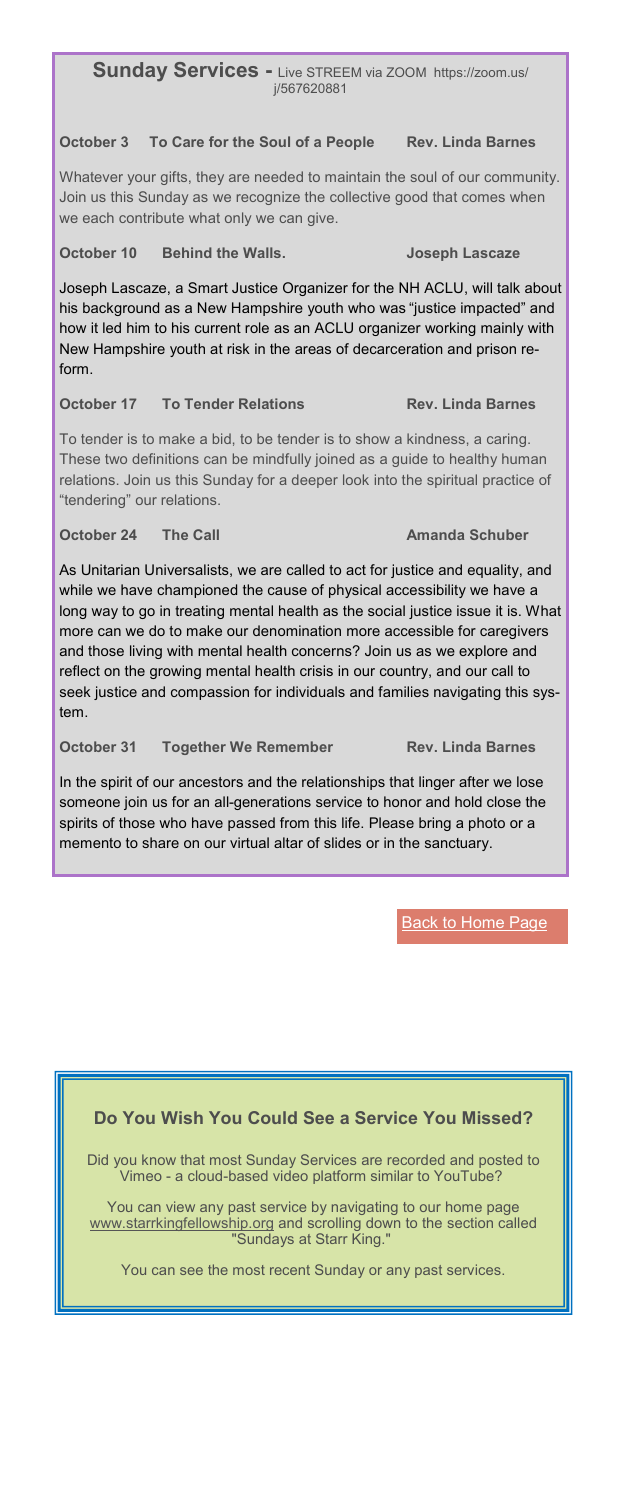# **President's letter**

This is my favorite time of year. Clear days, lots of colors and cool nights. So nice to be out and about in the woods, or on the water or just walking the neighborhood. When I taught, I was always grateful for the end of September because I finally felt like I was back in the routine and my students were too. It feels that way here at Starr King too as we are back to Sunday services, with in person and online attendance, and back to our regular meetings as well.

The Board continues to maneuver through the various issues that come up. Solar panels, Boilers, CLC, Covid. I can not speak highly enough about the work that this group continues to do. I have much gratitude for all of them!

Updates: The CLC has asked and been granted a lease extension through the end of this calendar year. They have a new site, but work is taking longer than anticipated due to many circumstances with lack of materials and work force being at the top. We so look forward to getting our Religious Education space back for our children and youth,

The solar panels are in, and we are just waiting for the New Hampshire Electric Coop to "flip the switch" to get them online! With all the work done for the solar panels an added consequence is that of needing to repair the hillside going up the side of the building. With all the trench work that was done we ended up with a significant erosion problem every time it rains. With work from the Buildings and Grounds committee we have approved work on the hillside to put in stone stairs and to make it a safe passage as well as a good-looking solution to what could be a long term, serious problem. The work should be completed this fall.

<span id="page-3-0"></span>Our new boilers are in and just need to have the final work completed by the electrician. We expect it to be completed this week as it is getting a bit cooler, and we need the boilers on!

It has been wonderful to see so many of you at Sunday services. The request that those in attendance wear masks and be vaccinated, if able to be, will continue as we head into October. It is month to month and the Pandemic Response Team and the Board are staying on top of things.

Enjoy these wonderful fall days,

Mary Crowell

**[Back to Home Page](#page-0-0)** 

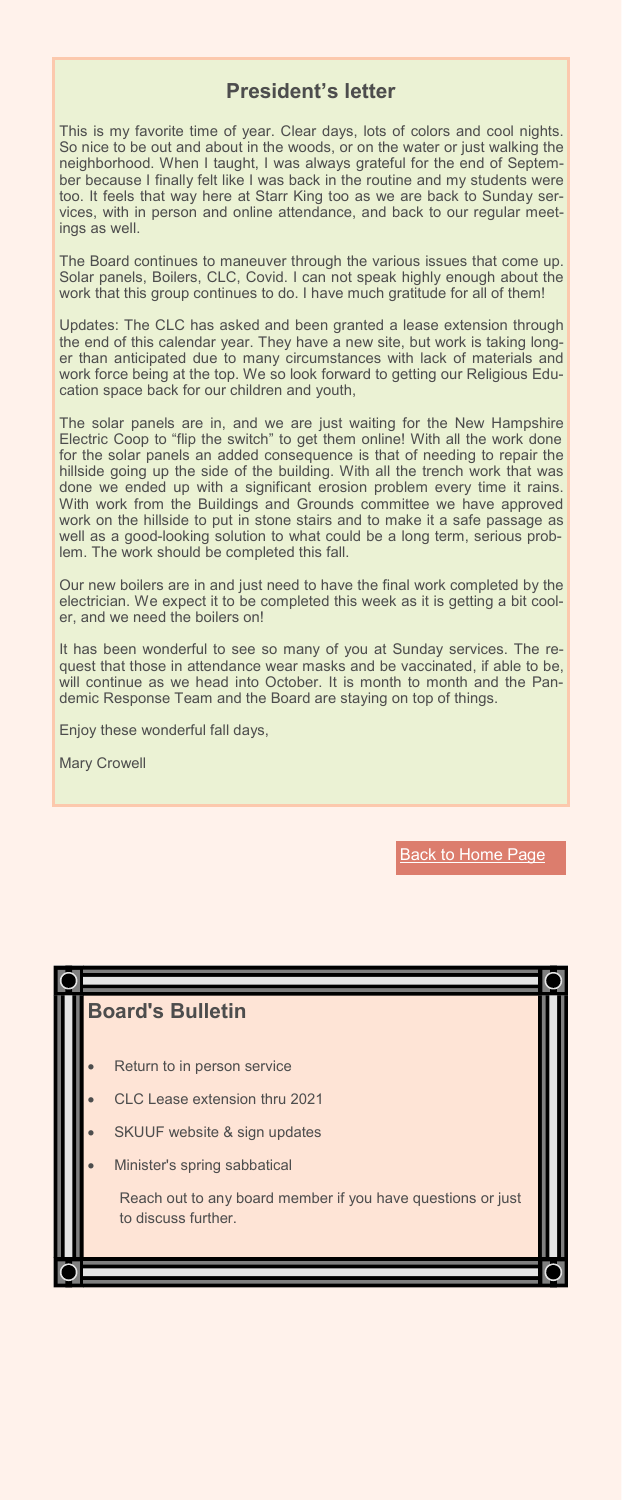# **Soundbites**

Happy Fall!

What a month September 2021 was at Starr King! Opening our doors to in person services was a great and challenging occasion. I am so grateful to the Unitarian Universalist Association, and the Starr King Pandemic Task Force for offering us guidance and assistance in a difficult decision. I am also grateful to the Starr King choir for being willing to meet masked and distanced (and time limited) so that we can record choir music for Sunday Services. The tech team has molded and morphed with additional challenges, and takes their roles seriously. The leadership of the church offered greeter duties, coffee making, and clean up so that we can meet in person. To carry out multi platform services takes some effort, and many hands. And, those of us presenting worship had to "re-learn" what it felt like to offer up in front of our congregants. Thanks to Rev. Linda, Tatum and the Worship Associates for staying the course.

For me, obviously, the biggest challenge is the temporary restriction on congregational singing. I am entering my 10<sup>th</sup> year at Starr King, and one of my passions is leading singing in community. We have worked hard as a community to learn to listen to and sing with one another. For me, it is a true connection to the power of collective energy that is down right Holy. I appreciate your willingness to "embody" the music through humming, movement, and breathing. I can "feel" all of those offerings and know y'all get it! We will continue to move one week, one month, one breath at a time until we can sing out to the cupola!!

<span id="page-4-0"></span>Thanks so much to the Red Shedders for their musical magic in September. It was great fun to rehearse together in order to offer up worship music for us all. If any of you wish to contribute any musical offerings, I am happy to work together. The more the merrier.

See y'all in church (which mean also "online"!)

Sarah Dan

October Schedule:

Choir meets Thursdays at 6:00 to 700 EXCEPT OCTOBER 14.

Guest Musician for October 17: Will Gunn (Sarah Dan off)



[Back to Home Page](#page-0-0)

## **Online Member/Friend Directory**

Need to reach your Starr King Friends? All members and active friends have access to our online directory. The link is on the Member menu item of the [starrkingfellowship.org](https://www.starrkingfellowship.org/member-links) web page or you can simply go to the url [skuuf.simplechurchcrm.com.](http://skuuf.simplechurchcrm.com) Your username is your first name and last name separated with a period such as mickey.mouse. If you have never logged in before, simply click on Forgot Password and one will be emailed to you. If you like using your mobile device, you can download the app for Simple Church. To setup, type in the domain name "skuuf".

Here's what you can do there:

•Change your contact information

•Find contact information of SKUUF members

•See what groups you belong to (e.g. Soul Matters, Smooth Sundays) Questions? Contact [kmkelsey@gmail.com.](mailto:kmkelsey@gmail.com)

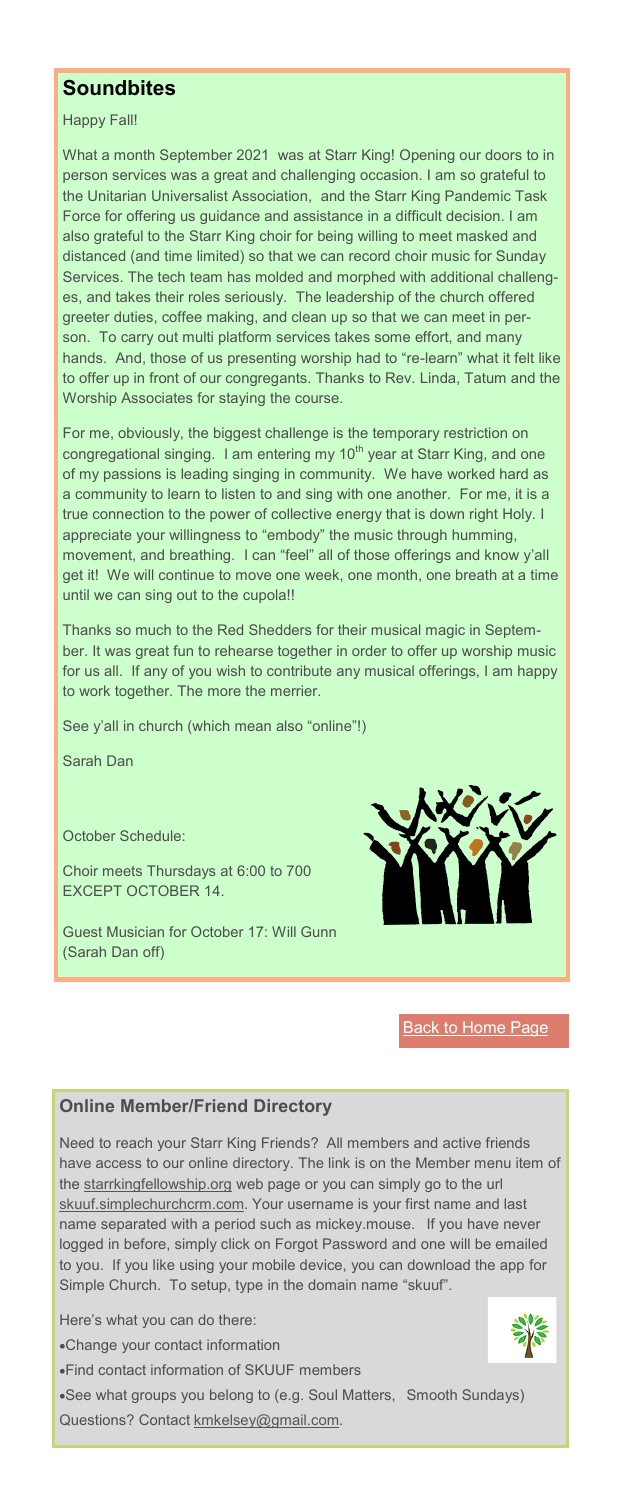## **Message from the Director of Religious Education**

### **Dear Starr King Fellowship,**

It is a profound joy to be back in the swing of things! Whether you've been visiting the fellowship in-person, or engaging digitally, it's great to see this community come together after such disruption. Here are the news bulletins from religious education:

RE is back to meeting during Sunday worship! We've been exploring the theme of Possibility. Using our imagination, we imagined what was possible for our make-shift classroom in the downstairs foyer, and made some ambitious goals for the rest of the year. Keep an eye out for the decorations our creative children have made! Next month we'll dive into Building Relationships, and study kindness, friendships, and empathy.

Youth group will be back on October 10th! Families should keep an eye out for an email with the precise time of our meeting (T.B.D). Youth are encouraged to wake up early enough to join the service that day, as we have the opportunity to learn from youth leader Joseph Lascaze, a "Smart Justice Organizer" for the NH ACLU. Check it out!

We're still looking for RE volunteers! If you know someone that would be an amazing role model for the children of this fellowship, please lovingly cajole them to reach out to me at [dre20@starrkingfellowship.org](mailto:dre20@starrkingfellowship.org)

Finally, thank you to those who appreciated the original poem I shared during our worship on September 26th. You can find it reproduced below:

#### Blessings, Tatum Barnes

I'm a commodity! A cognizant anomaly

Gotta see what God can see

An oddity on odysseys to see how life ought to be.

#### <span id="page-5-0"></span>Now

Us living all in harmony The new normal is transtemporal - it'll make sense if you follow me I got the gift of prophecy I understand my history In my meditation I see past and future presently All three occur simultaneously That's how I hear my Ancestors speaking to me I hear clearly how things used to be 'fore coal engines clattered noisily We honored cycles of the Earth with no problem being stewardly But the brutality of industry Robbed man of his humanity And mechanistic noise now drowned out nature's symphonies Smog crept horizontally While carbon rose fast vertically Those who came before left fair warning if we cared to see That's how I now know this Now-moment With the know how to show it This eternal Now-moment The source of all gnosis For those in hypnosis Who think that it hopeless I'll change your vibe from low to high Call that a conscious osmosis I feel my descendants emotions It's a joyful commotion So much liquid love that it drowns all the oceans No frowns no pollution, Ecological education Oh - and they finally undrew the lines betwixt nations! They honor this Earth as God's prime creation And don't give one hoot about your skin's pigmentation They know this Now-moment, this eternal Now-moment They teach it in schools and they keep it in focus. Ain't no hocus pocus, it's the truth - no apology In this Now-moment this wisdom flows out of me Tell the whole world about this brand new ontology And if you understand it, Now's the time to change some policy Marching away from our debt-based economy Invest in community, divest from technology Liberation for those who've lost their autonomy, Ancestors I feel you! I know that you're proud of me. Now don't stop and stare, I ain't no dang prodigy. I know but one truth that I'll give to my progeny. With indigenous wisdom and righteous community, We've got all the answers, so come Now, and follow me.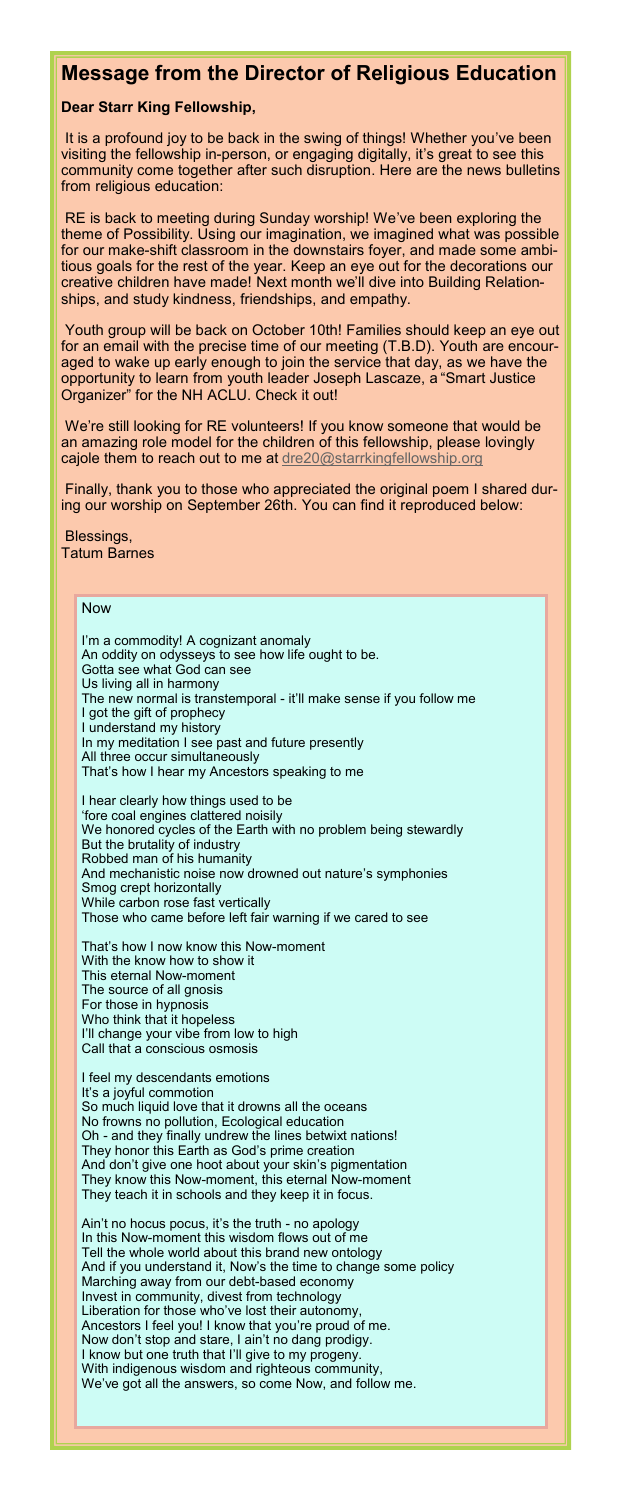# OUTREACH COLLECTION: OCTOBER 2021

### NH Bail and Bond Fund

New Hampshire's Bail and Bond Fund was established in 2018 by Unitarian Universalist and Congregational churches, to assist those caught up in the criminal justice system. The Fund states: "No one should be in jail for the "crime" of being poor, or for fleeing oppression in their native country, or simply seeking a better life."

- The NH Bail Fund raises donations and posts bail to free low income people in jail awaiting their trial dates; these bail detainees have been charged but not convicted. Bail charges can run as high as \$1500, and for many detainees are impossible to pay. Long absences while awaiting trial may result in lost jobs, homes and families. In some cases, the charges are as minor as shoplifting or trespassing
- The NH Bond Fund assists those unable to purchase a bond; asylum seekers could remain in detention – sometimes in deplorable conditions – for up to two years. Bond eligible immigrants, held in detention centers in Dover NH, are refugees who have come to the US to escape the violence and persecution in their homeland. Bond rates of \$1,000 - \$10,000 are usually an insurmountable problem. UU Action NH pairs with the United Church of Christ, NH Conference to provide assistance.

Since its inception in 2018, the NH Bail and Bond Fund has bailed out 31 detainees and bonded out 11 immigrants. Those incarcerated are disproportionally people of color.

<span id="page-6-0"></span>On October 10 our worship leader will be Joseph Lascaze, a Smart Justice Organizer for the American Civil Liberties Union. He spent 13 years incarcerated in NH jail and prison systems, and developed an understanding of the challenges faced by those incarcerated. effective in his work; he successfully lobbied NH Legislators to pass a bill banning law enforcement from using chokeholds, requiring law enforcement to report witnessed instances of misconduct, and banning private prisons in NH. He assisted in the creation of the NH Bail and Bond Fund.

Donations to the NH Bail and Bond Fund may be made by using the donate button on Starr King's home page, placing a check in the collection basket or mailing a check to PO Box 337, Plymouth (please write "bail and bond" in the memo field), or by placing cash labeled "bail and bond" in the collection basket.

Questions? Contact Katherine Hillier (ednkath@gmail.com), Outreach Coordinator

**[Back to Home Page](#page-0-0)** 

### **Book Group News**

The SKUUF book group meets the second Tuesday of each month at 3:30 p.m. via Zoom. If you'd like to be on the email list for the zoom link and book group announcements, please email either [ad-](mailto:admin@starrkingfellowship.org)

[min@starrkingfellowship.org](mailto:admin@starrkingfellowship.org) or [kmkelsey@gmail.com](mailto:kmkelsey@gmail.com) or call the office at (603) 536-8908. The group has chosen the following to discuss.

October 12 - *[Salsa, Soul, and Spirit: Leadership for a Multicultural](https://www.amazon.com/Salsa-Soul-Spirit-Leadership-Multicultural/dp/1609941179/ref=sr_1_1?dchild=1&keywords=Salsa%2C+Soul%2C+and+Spirit%3A+Leadership+for+a+Multicultural+Age&qid=1605188053&s=books&sr=1-1)  Age* [by Juana Bordas](https://www.amazon.com/Salsa-Soul-Spirit-Leadership-Multicultural/dp/1609941179/ref=sr_1_1?dchild=1&keywords=Salsa%2C+Soul%2C+and+Spirit%3A+Leadership+for+a+Multicultural+Age&qid=1605188053&s=books&sr=1-1)

November 9 - *[Murder in Old Bombay](https://www.amazon.com/Murder-Old-Bombay-Mystery/dp/B08776WJ9H/ref=sr_1_1?crid=W5NUASNNLED0&dchild=1&keywords=murder+in+old+bombay&qid=1623186619&s=audible&sprefix=murder+in+old%2Caudible%2C197&sr=1-1)* by Nev March

December 14 - *[The Accidental President, Harry Truman and the four](https://www.amazon.com/Accidental-President-Truman-Months-Changed/dp/1328505685/ref=sr_1_1?dchild=1&keywords=accidental+president&qid=1624891154&sr=8-1)  [months that changed the world](https://www.amazon.com/Accidental-President-Truman-Months-Changed/dp/1328505685/ref=sr_1_1?dchild=1&keywords=accidental+president&qid=1624891154&sr=8-1)* by A. J. Baize

January 11 - *[Where the Crawdads Sing](https://www.amazon.com/Where-Crawdads-Sing-Delia-Owens-audiobook/dp/B07FSXPMHY/ref=sr_1_1?crid=19EHREMZ6RUIT&dchild=1&keywords=where+the+crawdads+sing&qid=1629463547&s=audible&sprefix=where%2Caudible%2C208&sr=1-1)* by Delia Owens

February 8 - *Lab Girl* [by Hope Jahren](https://www.amazon.com/Lab-Girl-Hope-Jahren/dp/1101873728/ref=sr_1_1?dchild=1&keywords=Lab+Girl+by+Hope+Jahren&qid=1625097710&sr=8-1)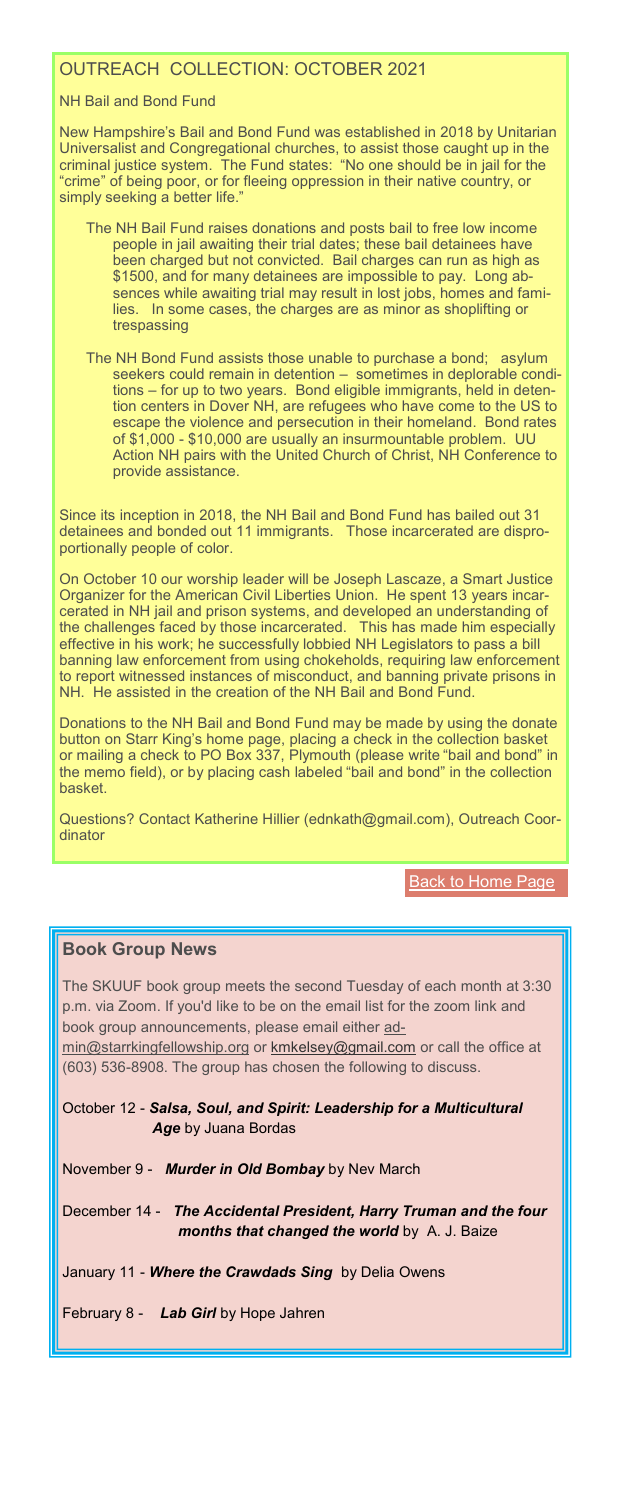## **Notes from the BLM Workshop**

*"Health inequalities are differences that are avoidable, unnecessary and unjust." ~ Margaret Whitehead*

On September 19th, Dr. Suzanne Gaulocher led a discussion entitled "Racism, Not Race" over zoom. (It was recorded and can be accessed through our web site.)

Suzanne started with a power point showing the current effects of racism. She talked about the declaration that "Racism is a public health crisis." This has been accepted in most of the states east of the Mississippi. In fact, the only eastern states that have not declared racism as a public health crisis are Alabama, South Carolina and New Hampshire. Many cities, towns, municipalities, and counties have also declared racism a public health crisis, but not in NH. Perhaps it is time for Plymouth to mobilize and raise awareness of the huge health consequences associated with racism.

Suzanne mentioned that there are three levels of racism:

1) Institutionalized - access to goals, services and opportunities in society

2) Personally mediated - prejudice and discrimination, where prejudice means differentiated assumptions about the abilities, motives and intention of others.

<span id="page-7-0"></span>3) Internalized - acceptance by members of the stigmatized races of negative messages about their own abilities and intrinsic worth.

Her key "take-aways" are that:

- Racism exists
- Racism is a system
- Racism saps the strength of the whole society (hurts all of us!)
- We can act to dismantle racism
	- ~~~~~~~~~~~~~~~~~

Your Black Lives Matter Committee will be bringing Joseph Lascaze to the Fellowship to lead the worship service on October 10th. Joseph will be talking about racism and the criminal justice system in NH. He has agreed to stay after for a discussion period. I hope you will join us for this important service.

Cindy Spring, BLM Committee Chair

**[Back to Home Page](#page-0-0)** 

# **Sunday collections from the Starr King website.**

The **[Donate Here](https://www.starrkingfellowship.org/donations)** button on the website is found at the top right of the **[Starr](https://www.starrkingfellowship.org)  [King UU Fellowship page](https://www.starrkingfellowship.org)**. It is very simple to use, and only requires you to register the first time you use the online donate form. After your registration is submitted, you will receive a welcome email from Simple Church Giving, which also includes a link to our donation page. You are also able to donate directly from the Simple Church app that many of you have on your smart phones.

The donation page form allows you to select the amount you wish to deposit into our virtual collection bowl, and to designate if you would like it to be a recurring donation, or not.

The funds you designate can be drawn from your bank account, or from a credit card account. Either way, *please consider helping to cover the cost of processing electronic donations by clicking on the "Convenience Fee" box when submitting your donation.*

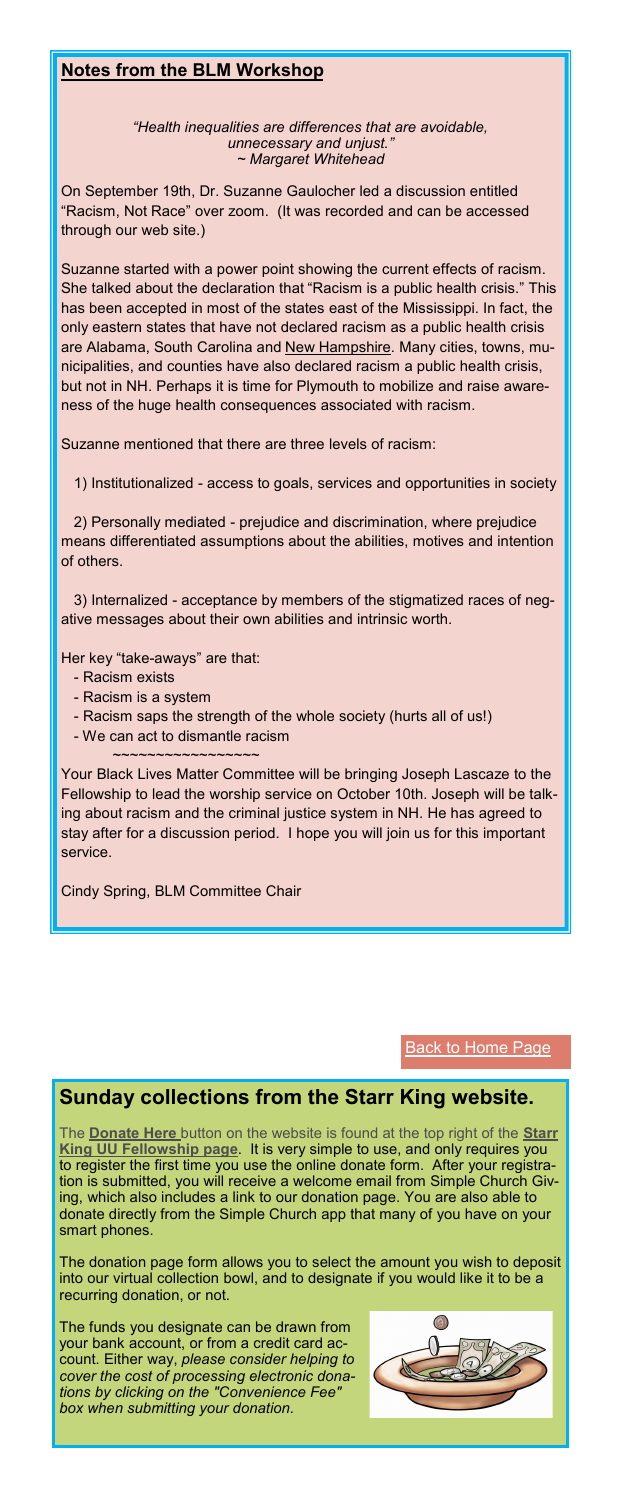# **Climate Action**

Our Fellowship's Climate Action Team held its first meeting of the fiscal year in mid- September. Around that same time the National Oceanic and Atmospheric Administration (NOAA) released their temperature outlook for the rest of this calendar year, showing a broad portion of New England (including Plymouth, NH) being among the two most likely areas of the country to experience the highest chance of above-normal temps during October through December. The other place is the Four Corners region in southwestern U.S. While we realize that climate change and weather are not always in sync, we are reminded that NOAA's forecast portends of more frequent observations of climate change where we live here in New Hampshire.

At our Climate Action Team meeting we discussed several important climate-related activities taking place since we last met in May, and how these items might lead to actions within our Fellowship. Among these:

- The alarming report issued in August by the UN Intergovernmental Panel on Climate Change (IPCC). The reaction of climatologists in NH to this report includes specific observations made of changes already taking place in our state's plant and animal life.
- A recent report released by the Environmental Protection Agency (EPA) showing the impacts higher temperatures will have on people with low incomes, persons of color, and seniors age 65 and older. Regional differences are included in the report.
- A recent article appearing in the NH Bar News regarding the lack of environmental justice statutes in New Hampshire to protect vulnerable groups of people burdened by the effects of development.
- Support available to us from our continued participation with UU Action NH-Climate.
- <span id="page-8-0"></span>ing one which highly praised an organization of scientists and others • Climate workshops attended at UU General Assembly in June, includknowledgeable about climate change that provides help to individuals (and groups like UU congregations) in their understanding and selection of the most effective ways to restore and regenerate what nature provides.

Closer to home, we look forward to sharing the cozy place being planned at our Meetinghouse to include books for all ages related to climate change.

If any of the above-mentioned items are of particular interest to you, please let one of us know of your interest. Your input helps the Climate Action Team determine how best to share more content within our Fellowship. Members of the Team are Nancy Chaddock, Kathy Hillier, Margaret Salt, Suellen Skinner, and Stew Weldon.

**[Back to Home Page](#page-0-0)** 

# **Men's Group**

The SKUUF men's group will continue with ZOOM meetings in October.

We will gather virtually on October 4 and 18 from 10:00 AM to noon.

## **JUST A REMINDER~**

**Hannaford Cards are always available to** 

# **purchase during office hours.**

**Tuesday, Wednesday and Thursday**

## **8:00 AM to 1:00 PM**

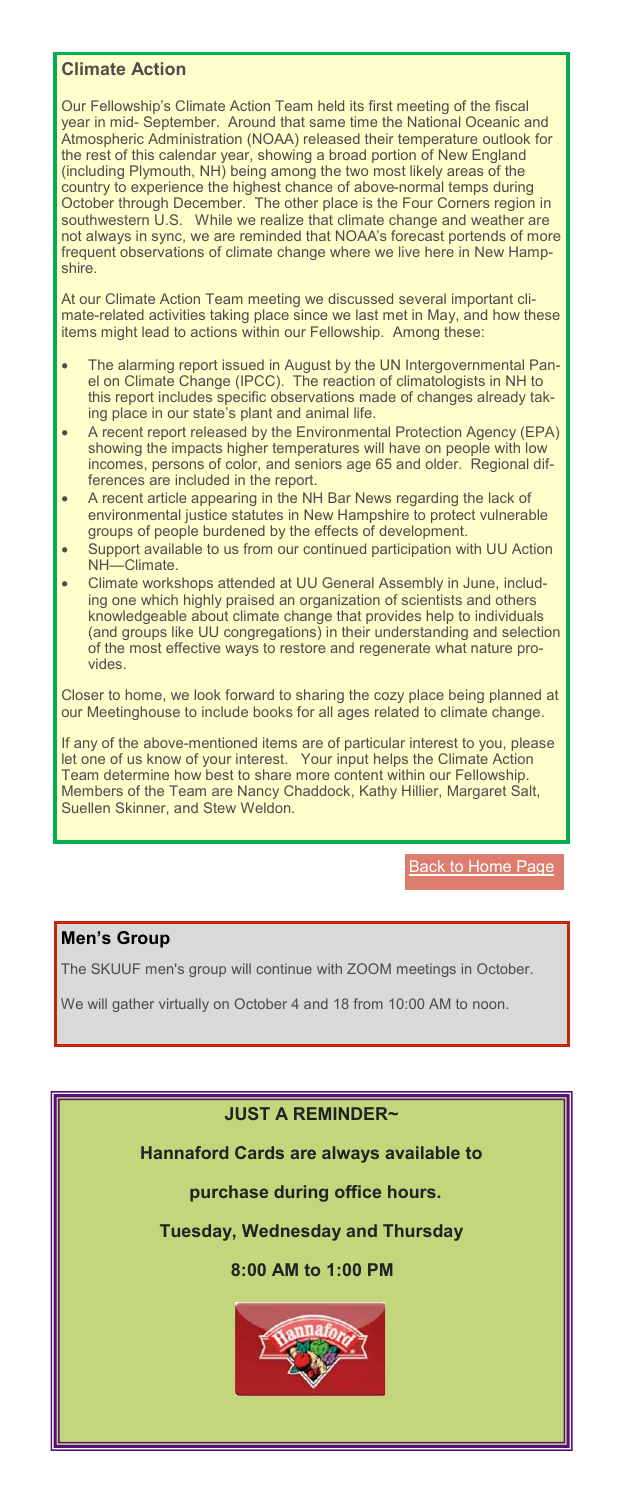## **Guidelines for worship services and meetings for children and youth during the COVID-19 Pandemic: Fall 2021**

We are off to a good start as we gather in person and on Zoom this fall. Thank you for respecting the guidelines below which are based on the currently available scientific information and updated UUA guidelines. They take risk into account, while maximizing our opportunities to gather in person and to both include and protect our children and youth.

#### **Guidelines**:

- **Please join us in person if you are vaccinated and willing to wear a well- fitting mask.** This is to protect all of us, but most particularly, to protect our children under 12 who do not yet have access to the vaccine by reducing risk for them and for their parents.
- If you are not vaccinated or vaccinated and not comfortable wearing a mask, or just not comfortable with in-person gatherings at this time, please join us remotely. We will continue using Zoom so those who cannot join us in person can participate in our services.
- Physical distancing will be in place. Of course, couples and families can sit together.
- Our children under 12 will meet downstairs, wearing masks and observing distancing guidelines, in a room with an air purifier, once it is too cold to gather outdoors.
- Our youth group members who are vaccinated will meet in the Sanctuary, distanced and masked.
- <span id="page-9-0"></span>**The second Sunday of every month will be Family Sunday.** For that service, we will welcome our children and youth to join us in the sanctuary. The children, youth and parents will need to wear masks along with the rest of us.
- All adults who work with children and youth must be vaccinated and wear masks.
- No coffee hour (sigh) until further notice. While the weather permits, we can socialize outdoors after the service. The UUA recommends masks even outdoors, and we agree.
- Expect that anyone speaking from the pulpit or the piano will remove their mask while speaking.
- The UUA recommends no singing. Sarah Dan is creatively finding ways the choir can participate safely.

Please refer to our website at starrkingfellowship.org for building use guidelines for committees and groups.

Starr King Ad Hoc Committee on Safety during the Pandemic: Reverend Linda Barnes, Mary Crowell, Joe Kelaghan, Susan Scrimshaw and Susan **Skinner** 

**[Back to Home Page](#page-0-0)** 

# **Howling Monkey Nicaraguan Coffee Still Available**

Shade-grown, organic Howling Monkey Nicaraguan coffee can still be purchased to support both the Starr King Youth group and Compas de Nicaragua.

It is available either whole bean or ground, \$14 per pound. Please Contact Bob and Jane Clay, 603- 996-1207 or jhclay@roadrunner.com, to make arrangements for pick-up or delivery.